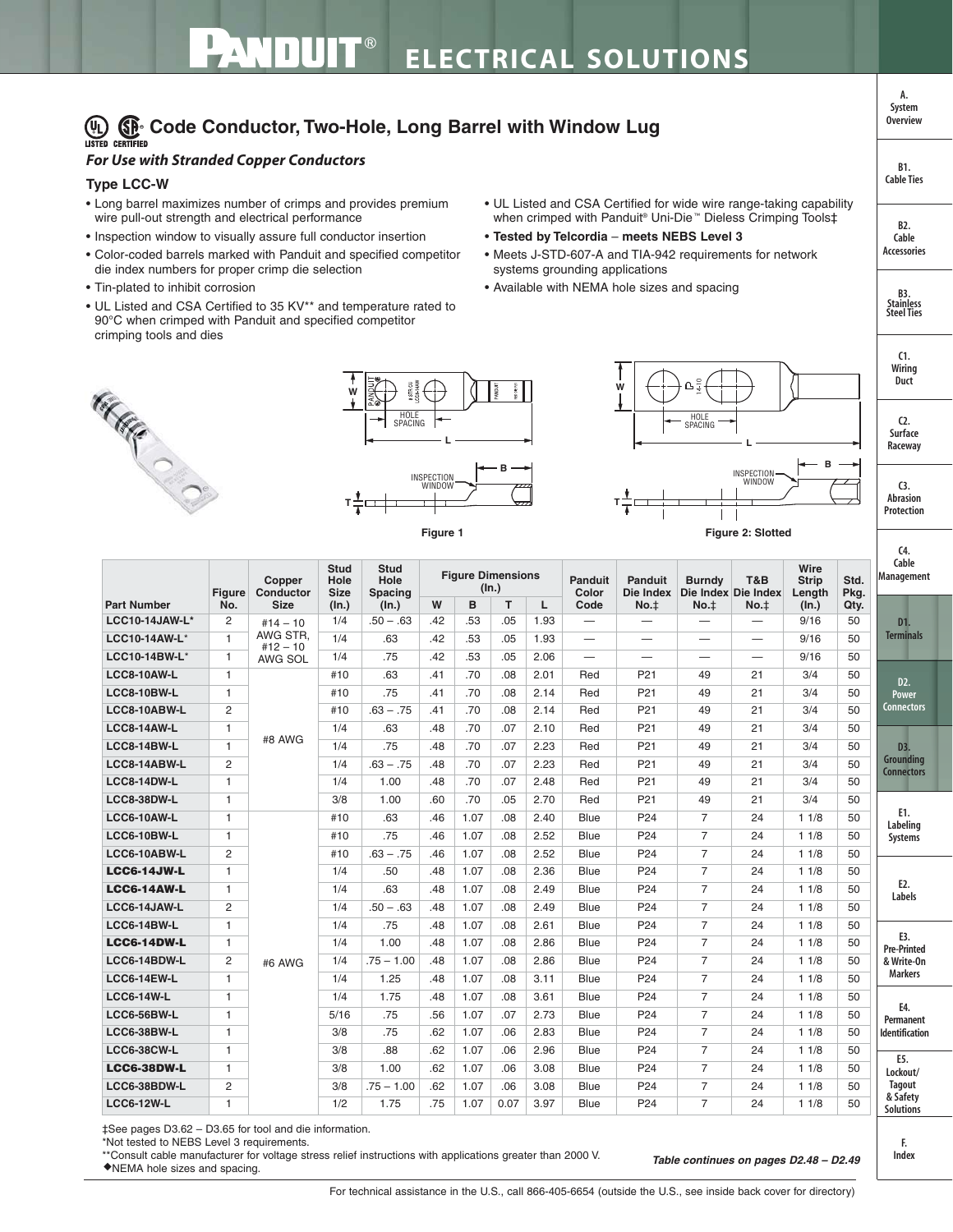

## **Code Conductor, Two-Hole, Long Barrel with Window Lug (continued)**

| B1.<br><b>Cable Ties</b>                                                            |                      | Figure       | Copper<br>Conductor | Stud<br>Hole<br><b>Size</b> | <b>Stud</b><br>Hole<br><b>Spacing</b> | <b>Figure Dimensions</b><br>(In.) |      |      |      | <b>Panduit</b><br>Color | <b>Panduit</b><br>Die Index | <b>Burndy</b><br>Die Index Die Index | T&B  | Wire<br><b>Strip</b><br>Length | Std.<br>Pkg. |
|-------------------------------------------------------------------------------------|----------------------|--------------|---------------------|-----------------------------|---------------------------------------|-----------------------------------|------|------|------|-------------------------|-----------------------------|--------------------------------------|------|--------------------------------|--------------|
|                                                                                     | <b>Part Number</b>   | No.          | <b>Size</b>         | (ln.)                       | (In.)                                 | W                                 | B    | T    | L    | Code                    | No.t                        | $No.+$                               | No.t | (ln.)                          | Qty.         |
| B2.<br>Cable                                                                        | <b>LCC4-10AW-L</b>   | $\mathbf{1}$ |                     | #10                         | .63                                   | .55                               | 1.05 | .09  | 2.40 | Gray                    | P <sub>29</sub>             | 8                                    | 29   | 11/8                           | 50           |
| <b>Accessories</b>                                                                  | <b>LCC4-10BW-L</b>   | $\mathbf{1}$ |                     | #10                         | .75                                   | .55                               | 1.05 | .09  | 2.53 | Gray                    | P <sub>29</sub>             | 8                                    | 29   | 11/8                           | 50           |
|                                                                                     | <b>LCC4-14AW-L</b>   | $\mathbf{1}$ |                     | 1/4                         | .63                                   | .55                               | 1.05 | .09  | 2.50 | Gray                    | P <sub>29</sub>             | 8                                    | 29   | 11/8                           | 50           |
| B3.                                                                                 | <b>LCC4-14BW-L</b>   | $\mathbf{1}$ | $#4 - 3$ AWG        | 1/4                         | .75                                   | .55                               | 1.05 | .09  | 2.63 | Gray                    | P <sub>29</sub>             | 8                                    | 29   | 11/8                           | 50           |
| <b>Stainless</b><br><b>Steel Ties</b>                                               | <b>LCC4-14DW-L</b>   | $\mathbf{1}$ | STR, #2<br>AWG SOL  | 1/4                         | 1.00                                  | .55                               | 1.05 | .09  | 2.63 | Gray                    | P <sub>29</sub>             | 8                                    | 29   | 11/8                           | 50           |
|                                                                                     | LCC4-14ADW-L         | 2            |                     | 1/4                         | $.63 - 1.00$                          | .55                               | 1.05 | .09  | 2.87 | Gray                    | P <sub>29</sub>             | 8                                    | 29   | 11/8                           | 50           |
| C1.                                                                                 | LCC4-38DW-L          | $\mathbf{1}$ |                     | 3/8                         | 1.00                                  | .62                               | 1.05 | .08  | 3.09 | Gray                    | P29                         | 8                                    | 29   | 11/8                           | 50           |
| Wiring                                                                              | <b>LCC4-12W-L</b>    | $\mathbf{1}$ |                     | 1/2                         | 1.75                                  | .75                               | 1.05 | 0.07 | 4.01 | Gray                    | P <sub>29</sub>             | 8                                    | 29   | 11/8                           | 50           |
| Duct                                                                                | <b>LCC2-10AW-Q</b>   | $\mathbf{1}$ |                     | #10                         | .63                                   | .60                               | 1.16 | .10  | 2.57 | <b>Brown</b>            | P33                         | 10                                   | 33   | 11/4                           | 25           |
|                                                                                     | <b>LCC2-10BW-Q</b>   | $\mathbf{1}$ |                     | #10                         | .75                                   | .60                               | 1.16 | .10  | 2.69 | <b>Brown</b>            | P33                         | 10                                   | 33   | 11/4                           | 25           |
| $C2$ .                                                                              | <b>LCC2-14AW-Q</b>   | $\mathbf{1}$ |                     | 1/4                         | .63                                   | .60                               | 1.16 | .10  | 2.67 | Brown                   | P33                         | 10                                   | 33   | 11/4                           | 25           |
| <b>Surface</b><br>Raceway<br>C <sub>3</sub><br><b>Abrasion</b><br><b>Protection</b> | <b>LCC2-14BW-Q</b>   | $\mathbf{1}$ |                     | 1/4                         | .75                                   | .60                               | 1.16 | .10  | 2.79 | <b>Brown</b>            | P33                         | 10                                   | 33   | 11/4                           | 25           |
|                                                                                     | <b>LCC2-14DW-Q</b>   | $\mathbf{1}$ |                     | 1/4                         | 1.00                                  | .60                               | 1.16 | .10  | 3.04 | <b>Brown</b>            | P33                         | 10                                   | 33   | 11/4                           | 25           |
|                                                                                     | <b>LCC2-56BW-Q</b>   | $\mathbf{1}$ |                     | 5/16                        | .75                                   | .66                               | 1.16 | .10  | 2.92 | <b>Brown</b>            | P33                         | 10                                   | 33   | 11/4                           | 25           |
|                                                                                     | <b>LCC2-56CW-Q</b>   | $\mathbf{1}$ | #2 AWG              | 5/16                        | .88                                   | .66                               | 1.16 | .10  | 3.04 | Brown                   | P33                         | 10                                   | 33   | 11/4                           | 25           |
|                                                                                     | <b>LCC2-38BW-Q</b>   | $\mathbf{1}$ |                     | 3/8                         | .75                                   | .66                               | 1.16 | .10  | 2.99 | <b>Brown</b>            | P33                         | 10                                   | 33   | 11/4                           | 25           |
|                                                                                     | <b>LCC2-38CW-Q</b>   | $\mathbf{1}$ |                     | 3/8                         | .88                                   | .66                               | 1.16 | .10  | 3.12 | <b>Brown</b>            | P33                         | 10                                   | 33   | 11/4                           | 25           |
| C <sub>4</sub>                                                                      | <b>LCC2-38DW-Q</b>   | $\mathbf{1}$ |                     | 3/8                         | 1.00                                  | .66                               | 1.16 | .10  | 3.24 | <b>Brown</b>            | P33                         | 10                                   | 33   | 11/4                           | 25           |
| Cable<br>Management                                                                 | <b>LCC2-38W-Q</b>    | $\mathbf{1}$ |                     | 3/8                         | 1.75                                  | .66                               | 1.16 | .10  | 3.99 | <b>Brown</b>            | P33                         | 10                                   | 33   | 11/4                           | 25           |
|                                                                                     | <b>LCC2-12W-Q</b>    | $\mathbf{1}$ |                     | 1/2                         | 1.75                                  | .75                               | 1.16 | .08  | 4.41 | <b>Brown</b>            | P33                         | 10                                   | 33   | 11/4                           | 25           |
|                                                                                     | <b>LCC1-14AW-E</b>   | $\mathbf{1}$ |                     | 1/4                         | .63                                   | .70                               | 1.36 | .11  | 2.89 | Green                   | P37                         | 11                                   | 37   | 1 7/16                         | 20           |
| D1.<br><b>Terminals</b>                                                             | <b>LCC1-14BW-E</b>   | $\mathbf{1}$ |                     | 1/4                         | .75                                   | .70                               | 1.36 | .11  | 3.01 | Green                   | P37                         | 11                                   | 37   | 1 7/16                         | 20           |
|                                                                                     | <b>LCC1-56BW-E</b>   | $\mathbf{1}$ |                     | 5/16                        | .75                                   | .70                               | 1.36 | .11  | 3.14 | Green                   | P37                         | 11                                   | 37   | 1 7/16                         | 20           |
|                                                                                     | <b>LCC1-56CW-E</b>   | $\mathbf{1}$ | #1 AWG              | 5/16                        | .88                                   | .70                               | 1.36 | .11  | 3.26 | Green                   | P37                         | 11                                   | 37   | 1 7/16                         | 20           |
| D2.                                                                                 | LCC1-38DW-E          | $\mathbf{1}$ |                     | 3/8                         | 1.00                                  | .70                               | 1.36 | .11  | 3.46 | Green                   | P37                         | 11                                   | 37   | 1 7/16                         | 20           |
| <b>Power</b><br><b>Connectors</b>                                                   | <b>LCC1-12W-E</b>    | $\mathbf{1}$ |                     | 1/2                         | 1.75                                  | .75                               | 1.36 | .09  | 4.63 | Green                   | P37                         | 11                                   | 37   | 1 7/16                         | 20           |
|                                                                                     | <b>LCC1/0-14AW-X</b> | $\mathbf{1}$ |                     | 1/4                         | .63                                   | .76                               | 1.44 | .12  | 3.07 | Pink                    | P42                         | 12                                   | 42   | 11/2                           | 10           |
| D3.                                                                                 | <b>LCC1/0-14BW-X</b> | $\mathbf{1}$ |                     | 1/4                         | .75                                   | .76                               | 1.44 | .12  | 3.19 | Pink                    | P42                         | 12                                   | 42   | 11/2                           | 10           |
| Grounding                                                                           | <b>LCC1/0-14DW-X</b> | $\mathbf{1}$ |                     | 1/4                         | 1.00                                  | .76                               | 1.44 | .12  | 3.44 | Pink                    | P42                         | 12                                   | 42   | 11/2                           | 10           |
| <b>Connectors</b>                                                                   | <b>LCC1/0-38DW-X</b> | $\mathbf{1}$ | <b>1/0 AWG</b>      | 3/8                         | 1.00                                  | .76                               | 1.44 | .12  | 3.57 | Pink                    | P42                         | 12                                   | 42   | 11/2                           | 10           |
|                                                                                     | <b>LCC1/0-38W-X</b>  | $\mathbf{1}$ |                     | 3/8                         | 1.75                                  | .76                               | 1.44 | .12  | 4.32 | Pink                    | P42                         | 12                                   | 42   | 11/2                           | 10           |
| E1.                                                                                 | <b>LCC1/0-12DW-X</b> | $\mathbf{1}$ |                     | 1/2                         | 1.00                                  | .80                               | 1.44 | .12  | 3.84 | Pink                    | P42                         | 12                                   | 42   | 11/2                           | 10           |
| Labeling<br>Systems                                                                 | <b>LCC1/0-12W-X</b>  | $\mathbf{1}$ |                     | 1/2                         | 1.75                                  | .80                               | 1.44 | .12  | 4.74 | Pink                    | P42                         | 12                                   | 42   | 11/2                           | 10           |
|                                                                                     | <b>LCC2/0-14AW-X</b> | $\mathbf{1}$ |                     | 1/4                         | .63                                   | .85                               | 1.50 | .13  | 3.23 | <b>Black</b>            | P45                         | 13                                   | 45   | 1 9/16                         | 10           |
|                                                                                     | <b>LCC2/0-14BW-X</b> | $\mathbf{1}$ |                     | 1/4                         | .75                                   | .85                               | 1.50 | .13  | 3.36 | <b>Black</b>            | P45                         | 13                                   | 45   | 1 9/16                         | 10           |
| E2.<br>Labels                                                                       | <b>LCC2/0-56DW-X</b> | $\mathbf{1}$ |                     | 5/16                        | 1.00                                  | .85                               | 1.50 | .13  | 3.61 | <b>Black</b>            | P45                         | 13                                   | 45   | 19/16                          | 10           |
|                                                                                     | <b>LCC2/0-38DW-X</b> | $\mathbf{1}$ | 2/0 AWG             | 3/8                         | 1.00                                  | .85                               | 1.50 | .13  | 3.67 | <b>Black</b>            | P45                         | 13                                   | 45   | 1 9/16                         | 10           |
|                                                                                     | <b>LCC2/0-12DW-X</b> | $\mathbf{1}$ |                     | 1/2                         | 1.00                                  | .85                               | 1.50 | .13  | 3.92 | Black                   | P45                         | 13                                   | 45   | 1 9/16                         | 10           |
| E3.<br><b>Pre-Printed</b><br>& Write-On                                             | <b>LCC2/0-12W-X</b>  | $\mathbf{1}$ |                     | 1/2                         | 1.75                                  | .85                               | 1.50 | .13  | 4.83 | <b>Black</b>            | P45                         | 13                                   | 45   | 1 9/16                         | 10           |

‡See pages D3.62 – D3.65 for tool and die information.

\*Not tested to NEBS Level 3 requirements.

\*\*Consult cable manufacturer for voltage stress relief instructions with applications greater than 2000 V.

◆NEMA hole sizes and spacing.

**Markers**

**E4. Permanent Identification**